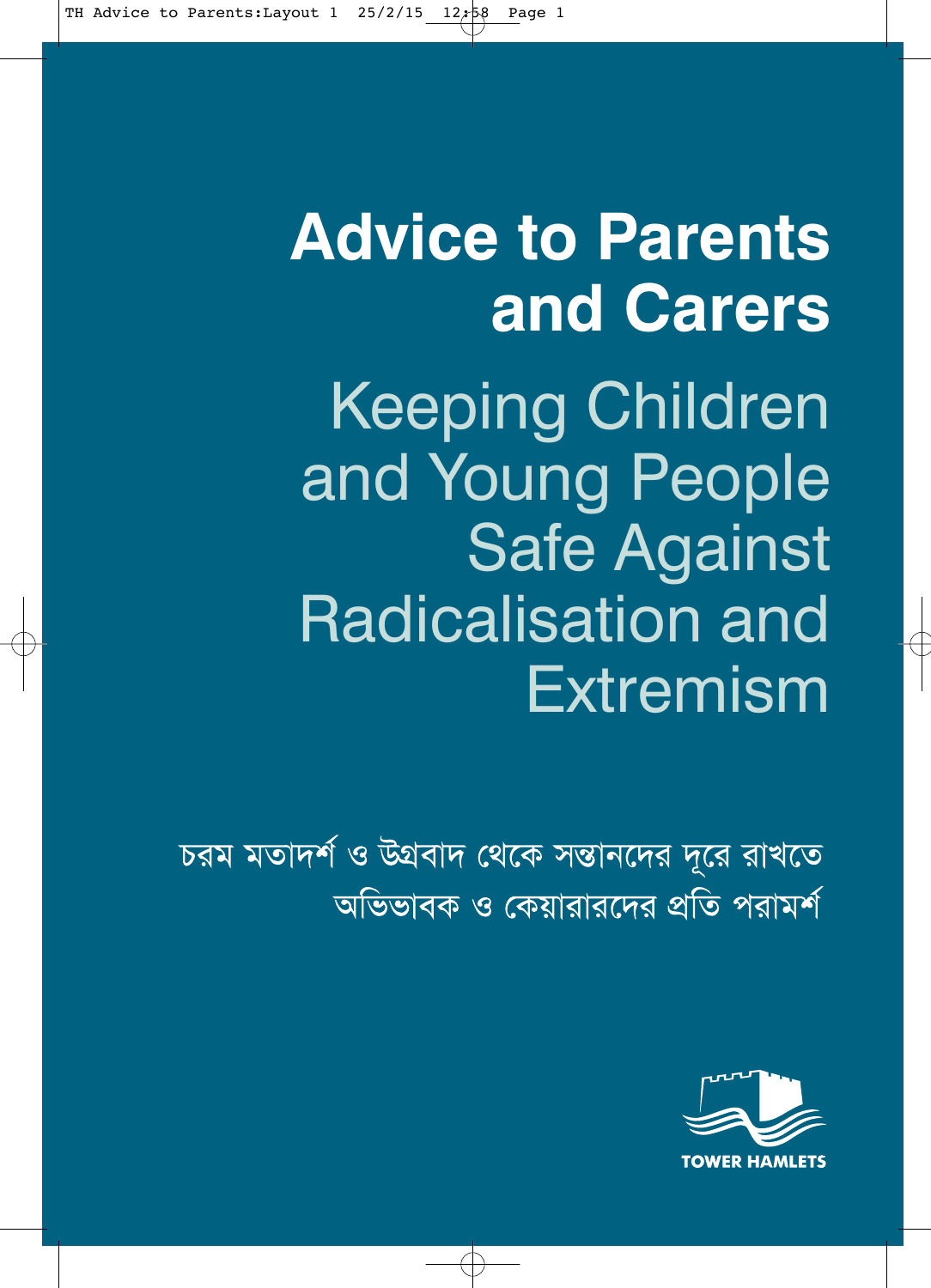### **Keeping Children and Young People Safe Against Radicalisation and Extremism**

The parent/child relationship is the foundation to keeping children safe and supporting their social development and educational attainment.

Parenting can be a challenging task. Maintaining a positive relationship can sometimes be difficult as children grow and develop and seek an identity that may be different from their own family.

Children and young people have a natural curiosity which as parents we want to encourage. However, as our children grow up we have to take different steps to ensure their safety.

Currently a number of young girls and boys have been persuaded to leave the country against the wishes of their families, or in secret, putting themselves in extreme danger.

This leaflet sets out information to help parents keep their children safe and explains how they should respond if they have a concern.

> This booklet has been produced by the LBTH Parental Engagement Team For further information: Email: parenting@towerhamlets.gov.uk Telephone: 020 7364 1952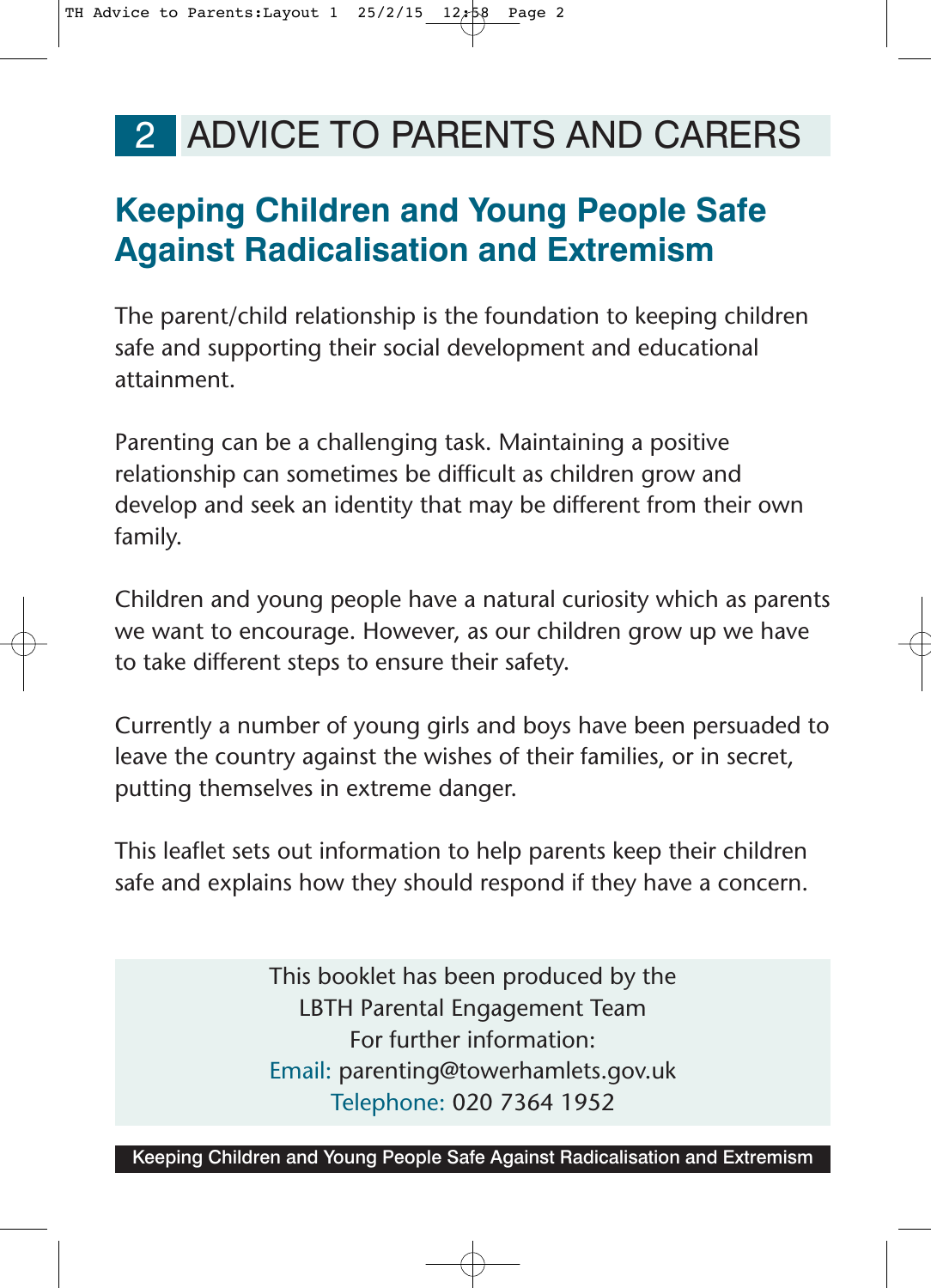### **Why might a young person be drawn towards extremist ideologies?**

- They may be searching for answers to questions about identity, faith and belonging
- They may be driven by the desire for 'adventure' and excitement
- They may be driven by a need to raise their self-esteem and promote their 'street cred'
- They may be drawn to a group or individual who can offer identity, social network and support
- They may be influenced by world events and a sense of grievance resulting in a need to make a difference

## **How might this happen?**

#### **On-line**

The internet provides entertainment, connectivity and interaction. Children may need to spend a lot of time on the internet while studying and they use other social media and messaging sites such as Facebook, Youtube, Twitter, Instagram, Vine or Whatsapp. These can be useful tools but we need to be aware there are powerful programmes and networks that use these media to reach out to young people and can communicate extremist messages.

#### **Peer Interaction**

Young people at risk may display extrovert behaviour, start getting into trouble at school or on the streets and mixing with other children who behave badly but this is not always the case.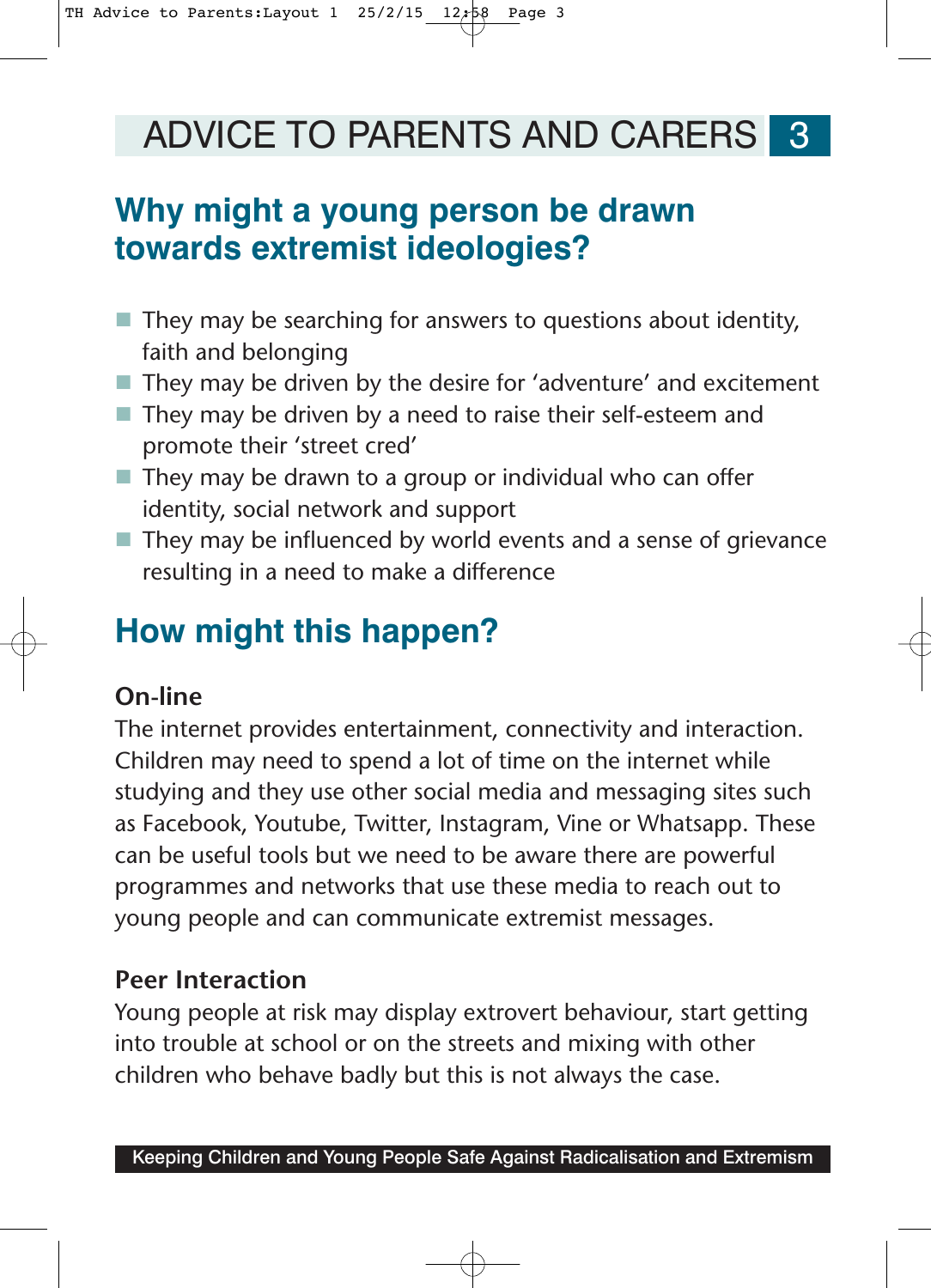Sometimes those at risk may be encouraged, by the people they are in contact with, not to draw attention to themselves. As part of some forms of radicalisation parents may feel their child's behaviour seems to be improving: children may become quieter and more serious about their studies; they may dress more modestly and mix with a group of people that seem to be better behaved than previous friends.

#### **TV and media**

The media provide a view on world affairs. However, this is often a very simple version of events which are in reality very complex. Therefore children may not understand the situation fully or appreciate the dangers involved in the views of some groups.

# **Recognising Extremism – signs may include:**

- Out of character changes in dress, behaviour and peer relationships
- **Secretive behaviour**
- **E** Losing interest in friends and activities
- **Showing sympathy for extremist causes**
- **Glorifying violence**
- **Possessing illegal or extremist literature**
- Advocating messages similar to illegal organisations such as "Muslims Against Crusades" or other non-proscribed extremist groups such as the English Defence League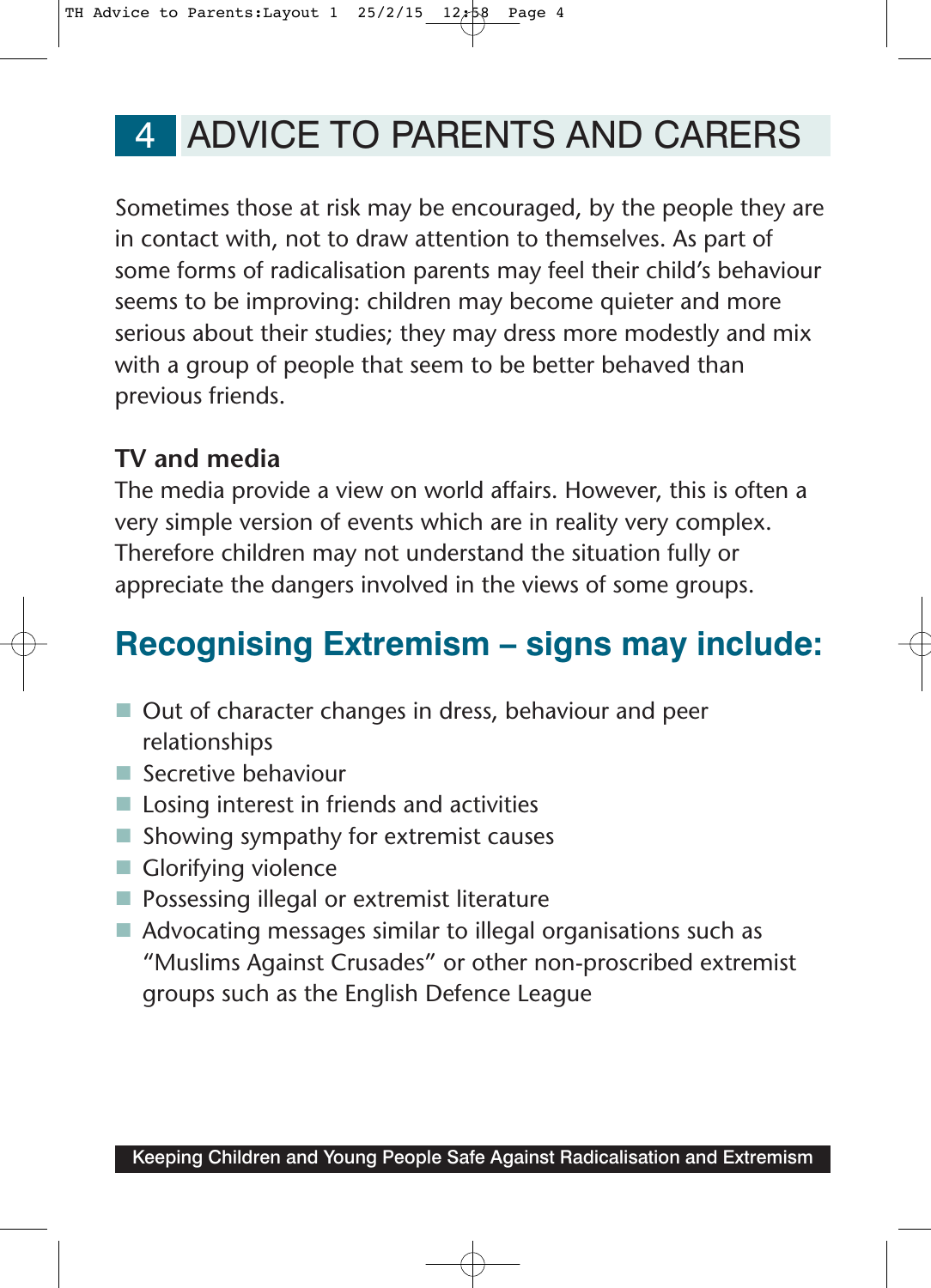#### **How can parents support children and young people to stay safe?**

- Know where your child is, who they are with and check this for yourself
- Know your child's friends and their families
- Keep lines of communication open, listen to your child and talk to them about their interests
- Encourage them to take up positive activities with local groups that you can trust
- Talk to your child about what they see on the TV or the internet and explain that what they see or read may not be the whole picture
- Allow and encourage debate and questioning on local and world events and help them see different points of view
- Encourage your child to show an interest in the local community and show respect for people from all faiths and backgrounds
- Help your child to understand the dangers of becoming involved in situations about which they may not have the full information
- Teach them that expressing strong views and trying to change things for the better is fine but they should not take violent action against others or support those that do
- Be aware of your child's on-line activity and update your own knowledge
- Know what social media and messaging sites your child uses
- Remind your child that people they contact over the internet may be pretending to be someone else or telling them things that are not true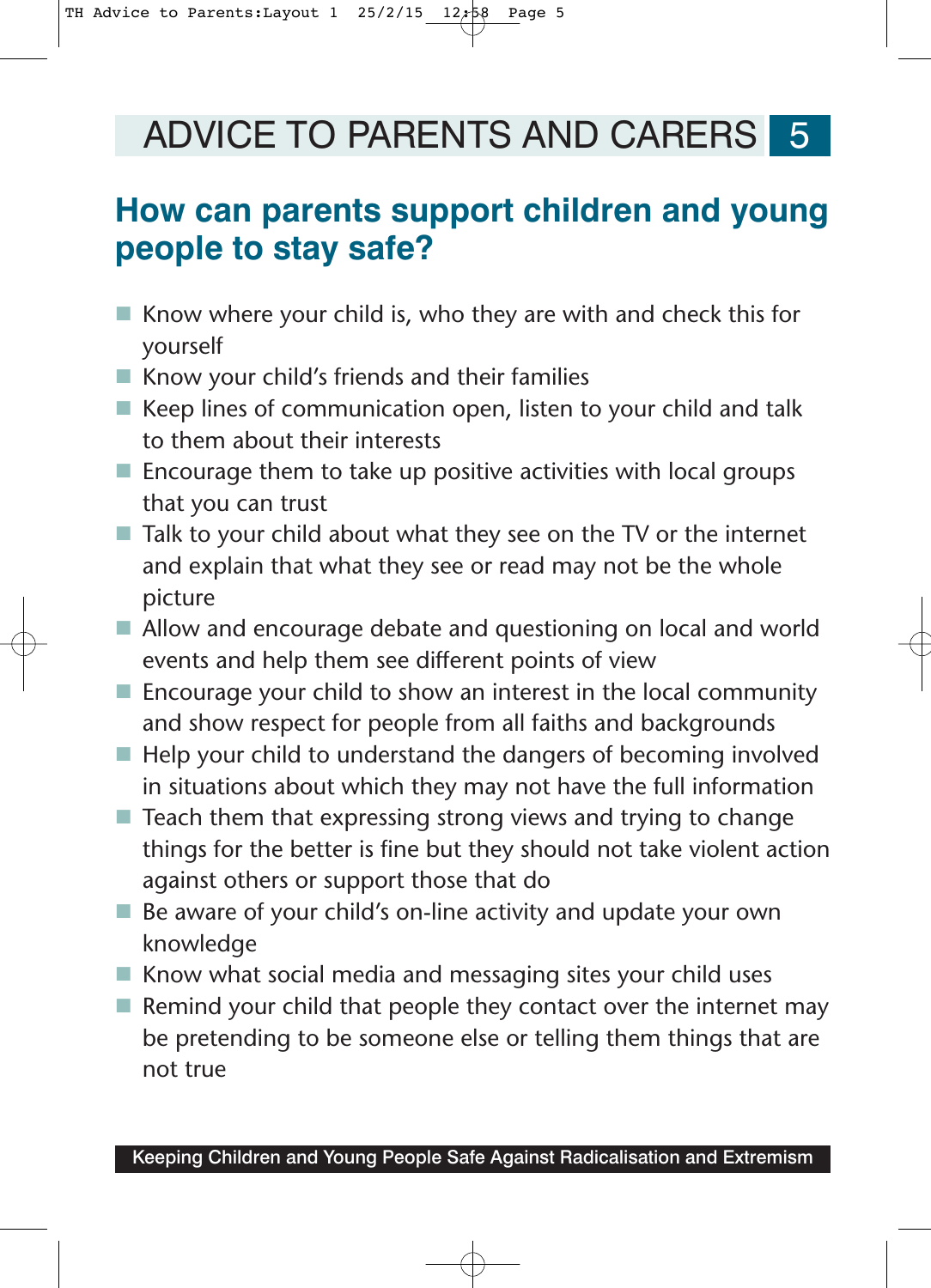#### ■ Explain that anyone who tells them to keep secrets from their **family or teachers is likely to be trying to do them harm or put them in danger**

If you have any concerns that your child may be being influenced by others get help – talk to someone you can trust, this could be your imam, extended family members such as cousins who may be peers of your children or outside help.

If you feel there is a risk of a child leaving the country, consider what precautions you could take to prevent travel

You might want to consider taking the precaution of locking their passport in a safe place. Some young people think they need to use a passport for confirming their age - they do not – they can apply for an identification card. To obtain an official photo ID for the UK visit: **http://www.validateuk.co.uk**  For more information telephone: **01434 634996**

You should also consider what access your child has to savings accounts or gifts of money from family and friends. You may wish to suggest that gifts are made in kind and not in cash.

## **Confidential helpline**

The Active Change Foundation (ACF) provide a confidential helpline to prevent British nationals from travelling to conflict zones.

ACF Confidential helpline telephone number is **020 8539 2770**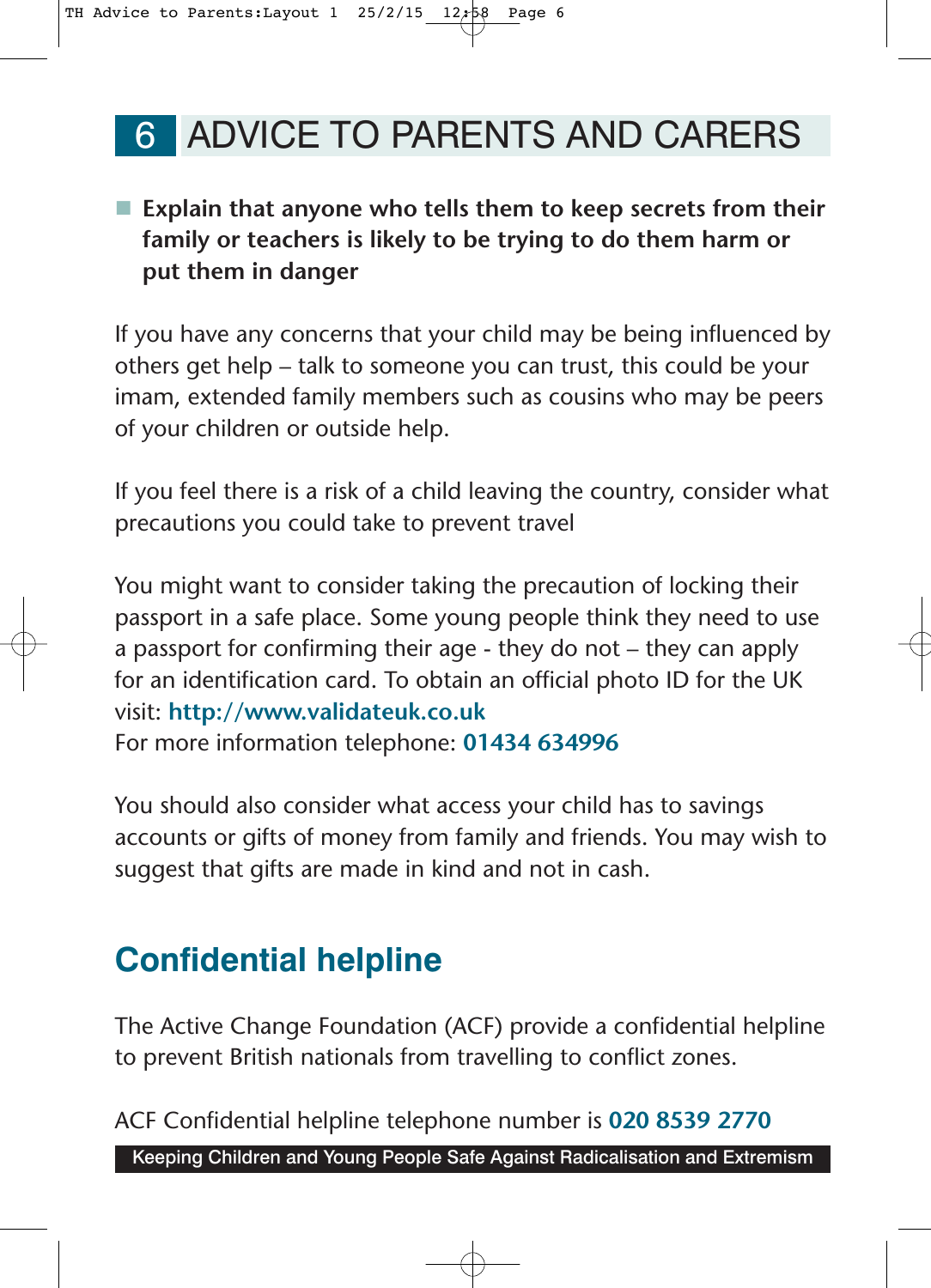You can also contact Crimestoppers anonymously on **0800 555 111**

### **Anyone with concerns for the safety or wellbeing of a child or young person can contact:**

**Children's Social Care Services** (24 hours a day) on **020 7364 5006**

### **Imminent threat of harm to others contact:**

Police **999** or Anti Terrorist Hotline **0800 789 321**

### **Further Sources of Support and Information**

- School If you have a concern please talk to your child's class teacher or another person in the school that you trust as soon as possible. They will be able to help and can access support for you and your child
- **The Parental Engagement Team offer a range of parenting** programmes, internet safety and parent support activities. For information about programmes available for families contact:

#### **parenting@towerhamlets.gov.uk**  *Telephone:* **020 7364 1952**

■ Parenting Programmes are available to all parents in Tower Hamlets, programmes help parents build and maintain positive relationships and manage children's behaviour